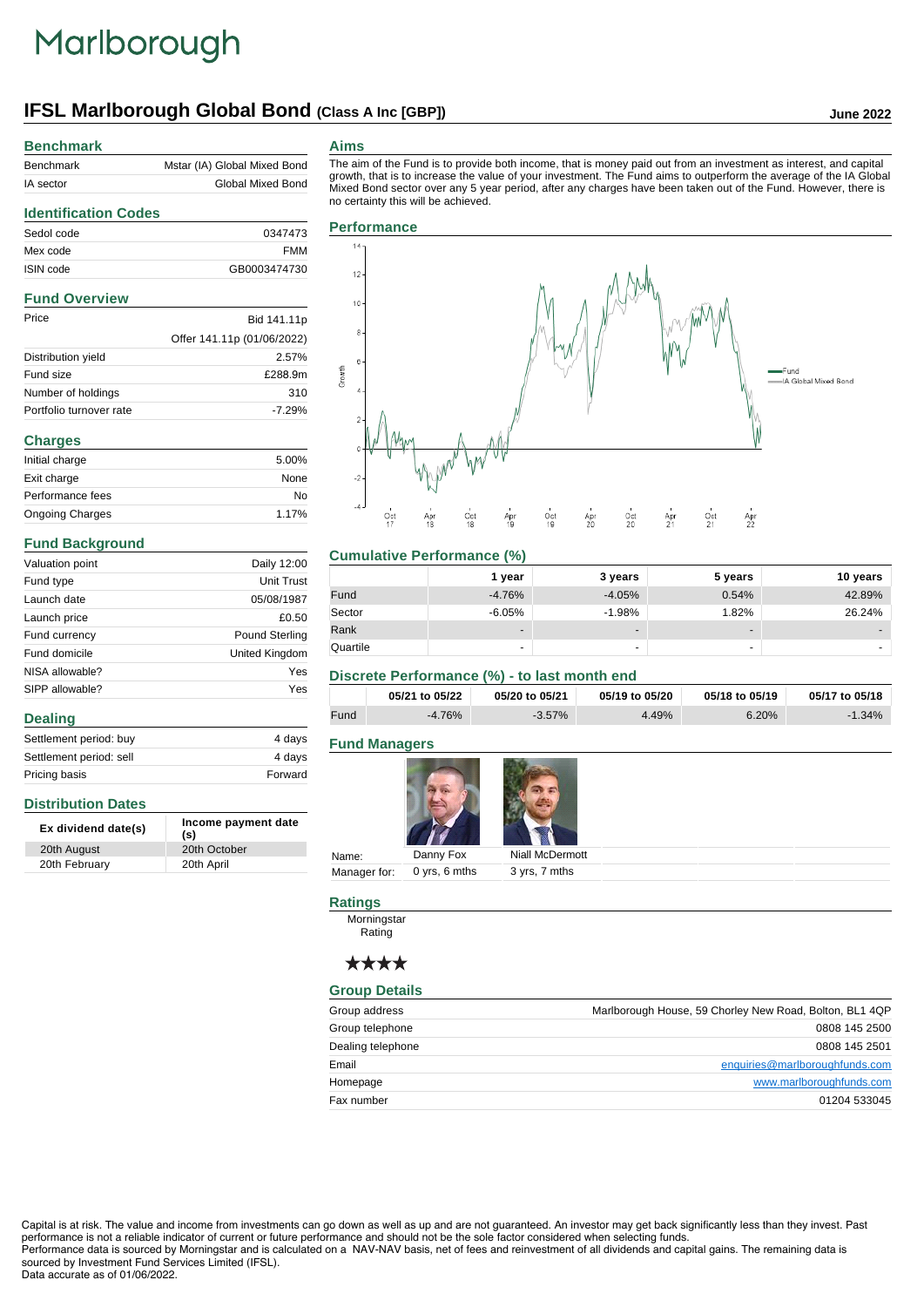# Marlborough

## **IFSL Marlborough Global Bond (Class A Inc [GBP]) June 2022**

| <b>Top 10 Holdings</b>      |          |                      |               |
|-----------------------------|----------|----------------------|---------------|
| Name                        | % Weight | Country              | <b>Sector</b> |
| 1 US TREASURY 2.25 150849   | 2.1      | <b>United States</b> | <b>Bonds</b>  |
| 2 USA TREAS STRIP 0 150231  | 1.3      | <b>United States</b> | <b>Bonds</b>  |
| 3 AUSTRALIA GVT 2.75 210541 | 0.9      | Australia            | <b>Bonds</b>  |
| 4 FRENCH RGBO 1.25 250534   | 0.8      | France               | <b>Bonds</b>  |
| 5 AIA GROUP LTD 3.2 110325  | 0.8      | Hong Kong            | <b>Bonds</b>  |
| 6 HARTFORD 6.625% 300340    | 0.7      | <b>United States</b> | <b>Bonds</b>  |
| 7 HCA INC 4.125 150629      | 0.7      | <b>United States</b> | <b>Bonds</b>  |
| 8 ANTHEM INC 3.65 011227    | 0.7      | <b>United States</b> | <b>Bonds</b>  |
| 9 CHENIERE CP CR 5.125 2027 | 0.7      | <b>United States</b> | <b>Bonds</b>  |
| 10 TELEC ITAL 5.875 190523  | 0.7      | Italy                | <b>Bonds</b>  |
|                             |          |                      |               |

#### **Asset Allocation**



| International Bonds                   | 71.8% |
|---------------------------------------|-------|
| <b>UK Bonds</b>                       | 13.9% |
| <b>Alternative Trading Strategies</b> | 0.4%  |
| <b>UK Equity</b>                      | 0.3%  |
| Other                                 | 2.5%  |
| Cash and Equivalents                  | 11.1% |

### **Regional Allocation**



### **Top Country Weightings**

| <b>United States</b> | 41.1% |
|----------------------|-------|
| United Kingdom       | 14.2% |
| <b>Netherlands</b>   | 5.2%  |
| Canada               | 3.4%  |
| Other                | 25.0% |
| Cash                 | 11.1% |

**Credit Currency Breakdown**

| <b>US Dollar</b>      | 51.9% |
|-----------------------|-------|
| <b>Pound Sterling</b> | 17.5% |
| Euro                  | 12.8% |
| Non-debt              | 3.2%  |
| Australian Dollar     | 2.1%  |
| Canadian Dollar       | 0.4%  |
| Danish Krone          | 0.3%  |
| Unrecognised          | 0.3%  |
| New Zealand Dollar    | 0.3%  |
| Other                 | 0.1%  |
| Cash and Equivalents  | 11.1% |